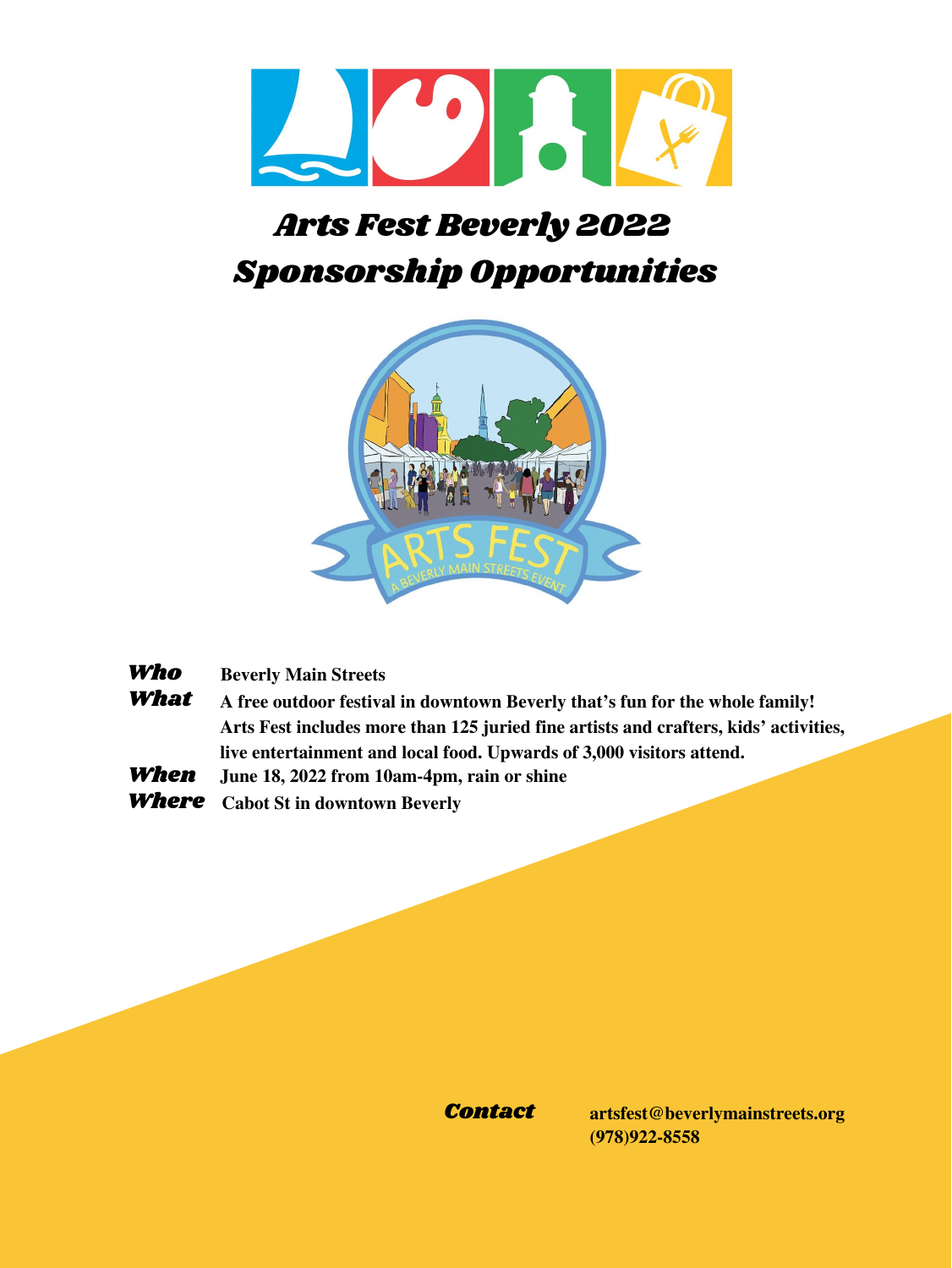# Sponsorship Levels

### Presenting Sponsor \$15,000 EVENT ASSETS

**•brand placement on back of street banner** DIGITAL ASSETS **•brand placement on all physical signage •brand placement on the Northshore Juneteenth Association performer's stage •stage announcements •listing on performer schedule**

**•prominent brand placement on website**

**•free ad in two publications of our weekly newsletter**

# Supporting Sponsor \$5,000

#### EVENT ASSETS

#### DIGITAL ASSETS

**•brand placement on back of street banner •brand placement on all physical signage •listing on performer schedule**

**•brand placement on website**

**•free ad in one publication of our weekly newsletter**

**•weekly mention on all social media platforms in the month leading up to the event**

**•brand placement on back of street banner** DIGITAL ASSETS **•brand placement on all physical signage •brand placement on the relaxation zone •listing on performer schedule •prominent brand placement on website •free ad in two publications of our weekly newsletter •weekly mention on all social media platforms in the month leading up to the event**

### Partner Sponsor \$1,000

EVENT ASSETS DIGITAL ASSETS **•listing on performer schedule**

### EVENT ASSETS Producing Sponsor \$10,000

**•brand placement on website**

**•free ad in one publication of our weekly newsletter**

### Community Sponsor \$500 EVENT ASSETS

**•listing on performer schedule** DIGITAL ASSETS

**•brand placement on website**

**•free ad in one publication of our weekly newsletter**

**•two mentions on all social media platforms in the month leading up to the event**

**•weekly mention on all social media platforms in the month leading up to the event**

**•weekly mention on all social media platforms in the month leading up to the event**